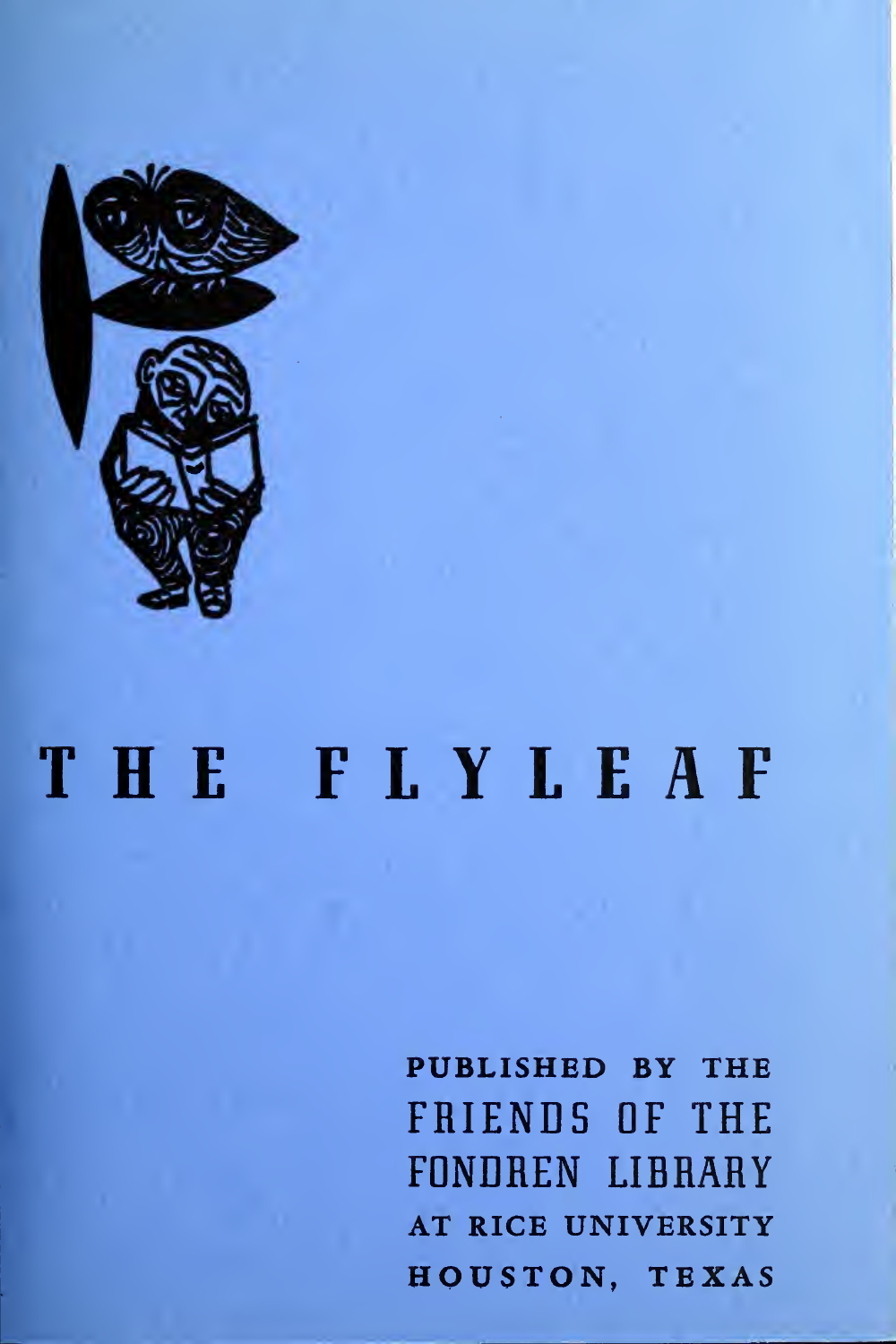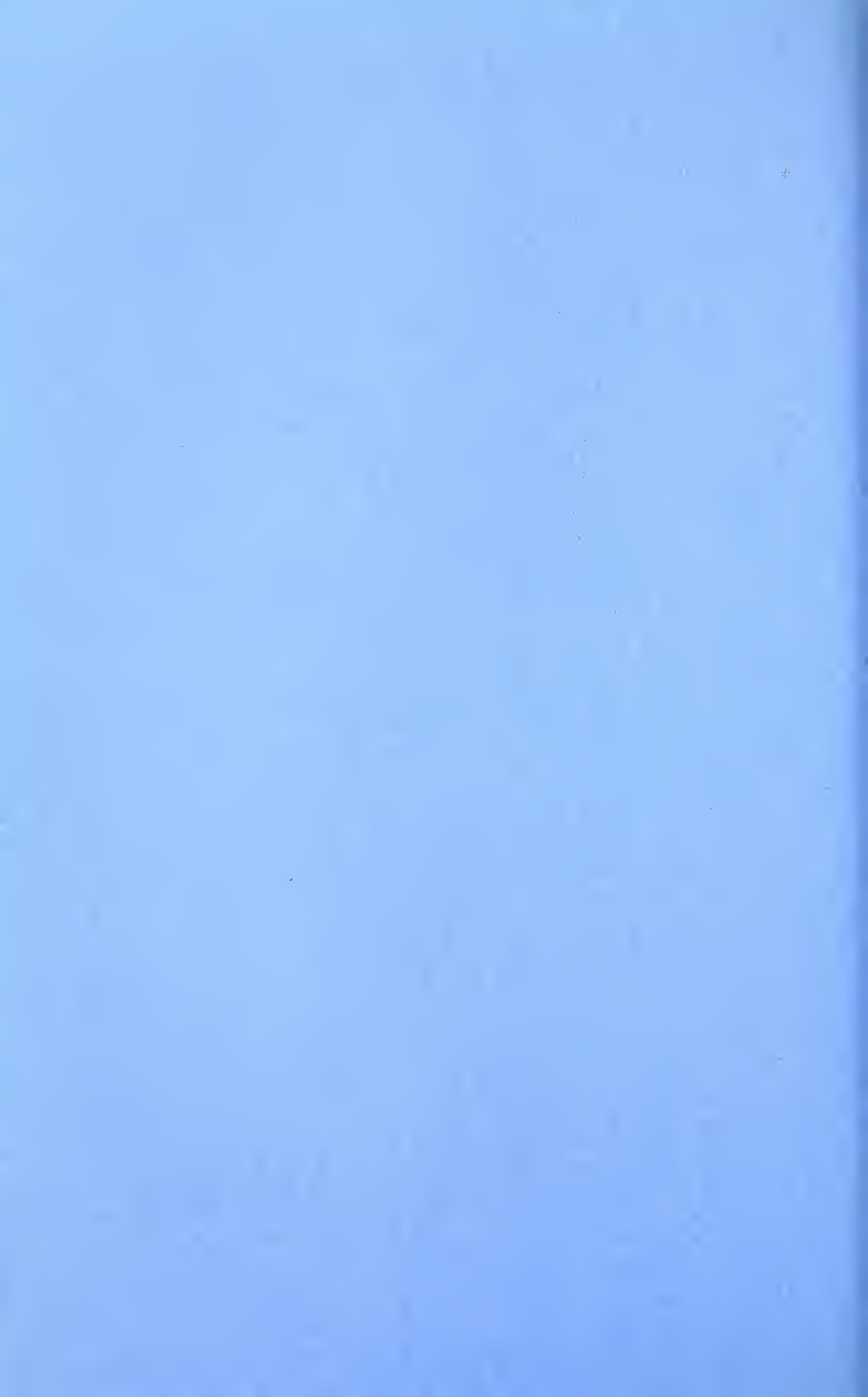## SPRING MEETING OF THE FRIENDS THURSDAY, MARCH IT, 8 P.M., FONDREN LECTURE LOUNGE

The speaker of the evening will be Dr. Edward Norheck, Professor of Anthropology at Rice and editor of the FLYLEAF. He is an authority on Japanese life and culture and spent the year 1964 in Japan engaged in research on Japanese religious sects.

Dr. Norbeck's topic at the FRIENDS' meeting will be "Life in Japanese Colleges and Universities."

A new slate of officers will be presented by the Nominating Committee. FRIENDS and their guests are cordially invited to attend. Another notice of the meeting will be mailed early in March.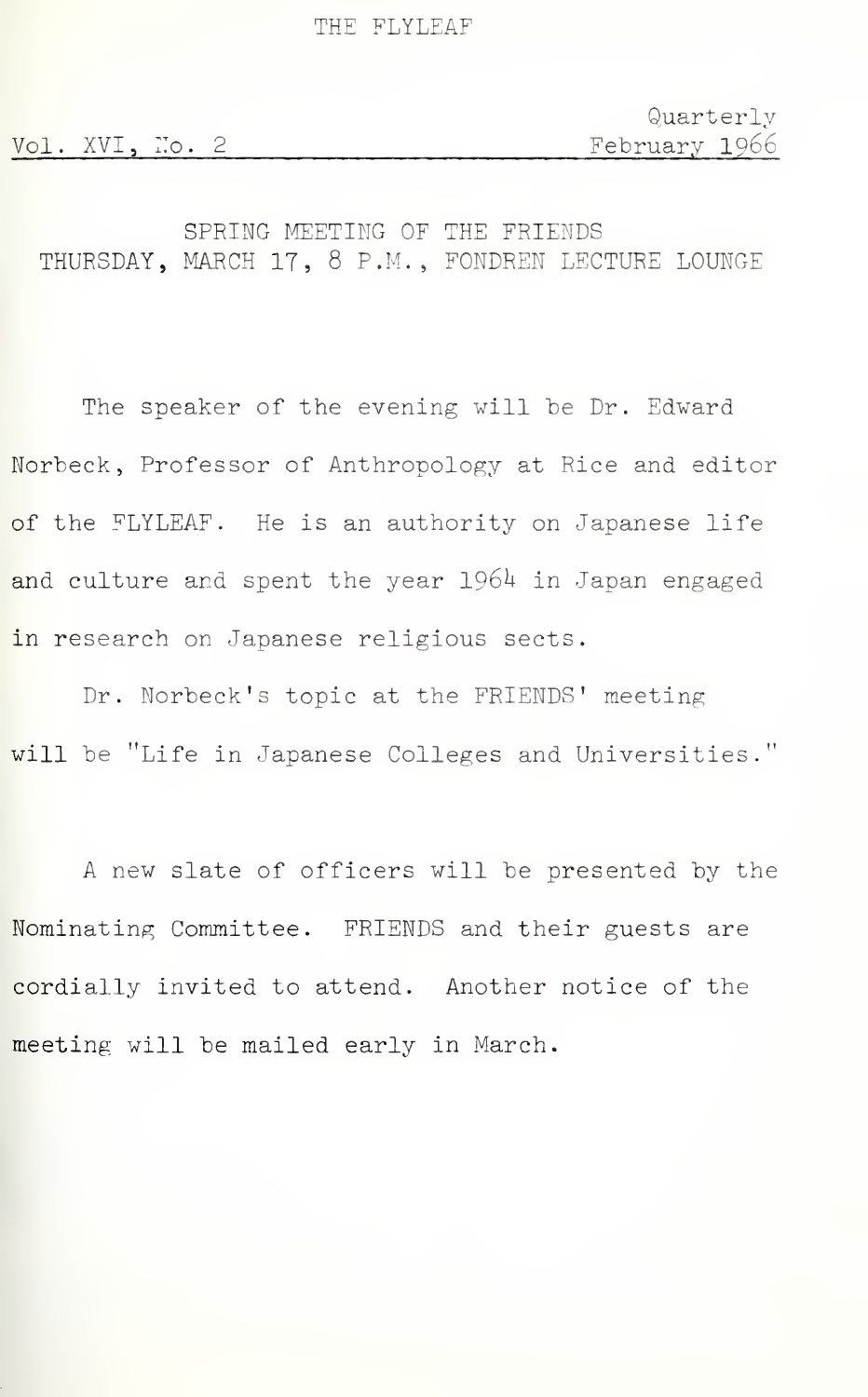Do not weep Little Keeper of books That your charge is Spattered Worn Torn Books Are not Things To stand on Shelves They Stagger Warp Molder Fold Books are safest In units In bands Lying close Lying opened orCradled in hands

> Josephine Smith Catalog Department Fondren Library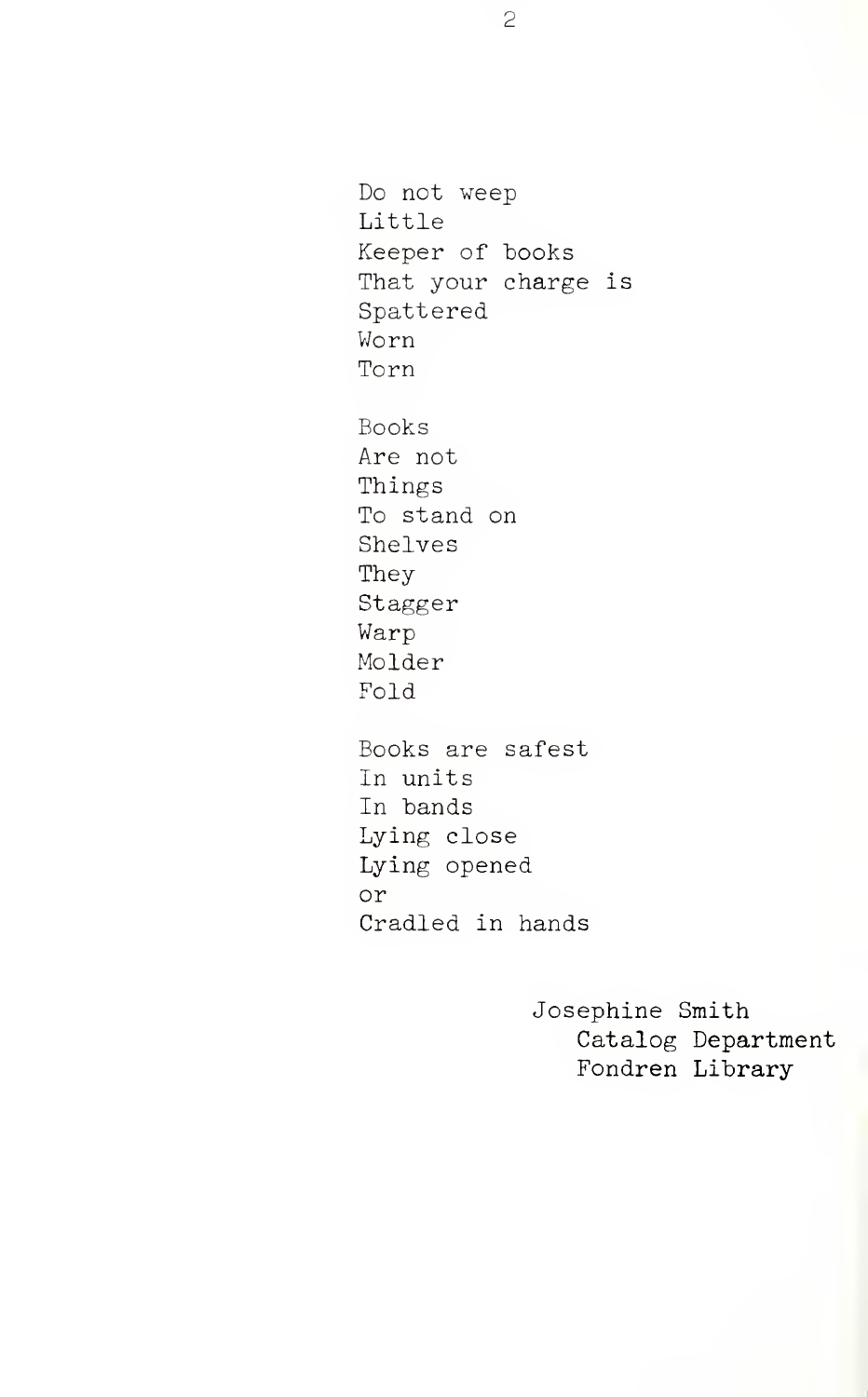## O PIONEERS: THE OLD RICE LIBRARY

The new addition being planned for Fondren Library will be, no doubt, light, modern, and functional. But that is not how architects planned their buildings sixty years ago. The first library at Rice was dark, medieval, and accidental. It occupied a great hall (really meant for other uses) on the second floor of Lovett Hall--the space now functionally, if not quite artistically, chopped up into offices for the President, the Chancellor, the various deans, their secretaries, and others in the administration. The old library made a clean sweep of this area, from the stair just off the Sallyport to the stair at the north end of the building, and the entire width of Lovett Hall, from the windows looking out over the quadrangle to the opposite windows looking out toward the city.

It was an impressive hall, even if a bit dim and shadowy, heavy and overpowering. The general tone of it (and the feeling it gave anyone entering it) was dark brown. The floor was of dark brown cork; the doors and window facings were stained dark brown; chairs and tables were dark brown, the chairs upholstered in dark brown leather; the ornate chandeliers were dark brown, and gave off, through their old-time electric globes, a strange yellowish-brown religious light. Most overpowering of all were the massive bookcases of solid dark brown oak, extending as high as a man could reach, and built into place by obviously master cabinet-workers. Their shelves were deeply recessed, and backed by dark oak partition-walls running down the middle of the bookcase and separating the shelves on one side from those on the other. There was no such thing as a book being pushed through the bookcase from one shelf to another, as in the light metal cases the library has today.

These vast bookcases jutted out from the walls like precipices into a dark sea. Within the bays between each two of them a table with its chairs was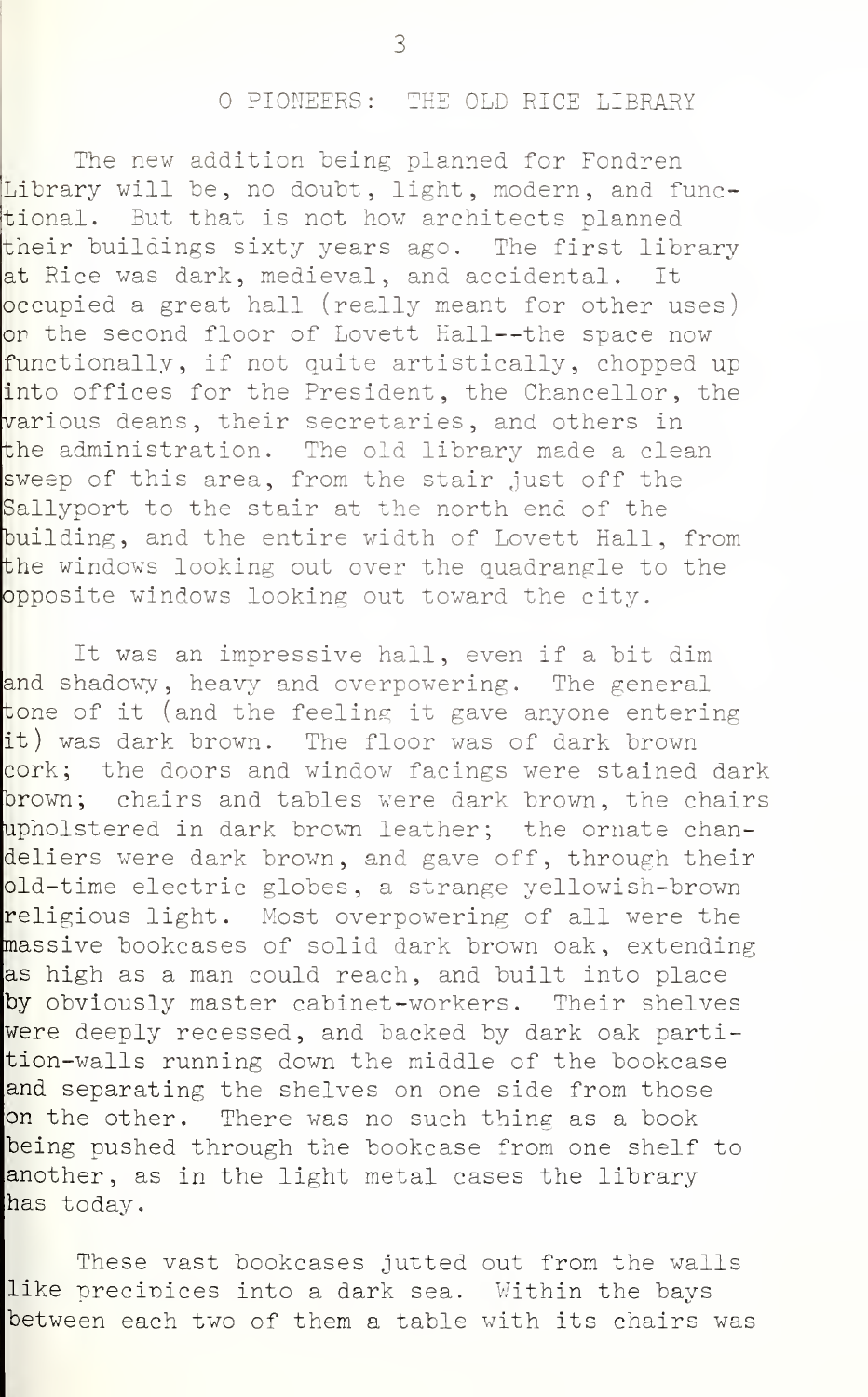islanded. And on the outward face of each precipice hung a large framed parchment document-the frame being dark brown, of course. Most of the documents were elaborately lettered and illuminated scrolls that had been sent by other universities hailing the opening of Rice in 1912, or appointing some delegate as <sup>a</sup> representative to the opening. There were, among others, scrolls from Spain and Poland, Rome and the Royal Society, along with a copy of the first Ph.D. diploma ever granted by Rice--to Hubert Evelyn Bray, now Trustee Professor of Mathematics at Rice.

The circulation desk--a mere small office desk with a chair--stood originally just inside the library door nearest the Sallyport, but was later moved to the opposite end of the hall. The Librarian's office, the cataloguing department, the order department, the preparation and repair areas, and the shelves for rare and restricted books (an incredible number of books deemed naughty were re stricted in those dear Puritanical days!) were all encompassed in two small offices that were located just off the large pillared porch on the town side of Lovett Hall, and that communicated with the library itself through French doors that were always slamming in the wind.

As with almost everything else at Rice in the early years, the library's first books were ordered personally by President Lovett; but later on, three or four of the faculty organized an informal com mittee that ordered books. An undergraduate. Miss Alice Dean, was employed part-time to mother the volumes as they trickled in. Even after she graduated she retained the job while she worked on her M.A. in mathematics; and still later she was officially appointed Acting Librarian—<sup>a</sup> temporary position that she held for nearly thirty years.

In this old library room the bound periodicals were separated from the other books, and were shelve on the side next the academic court; and the currer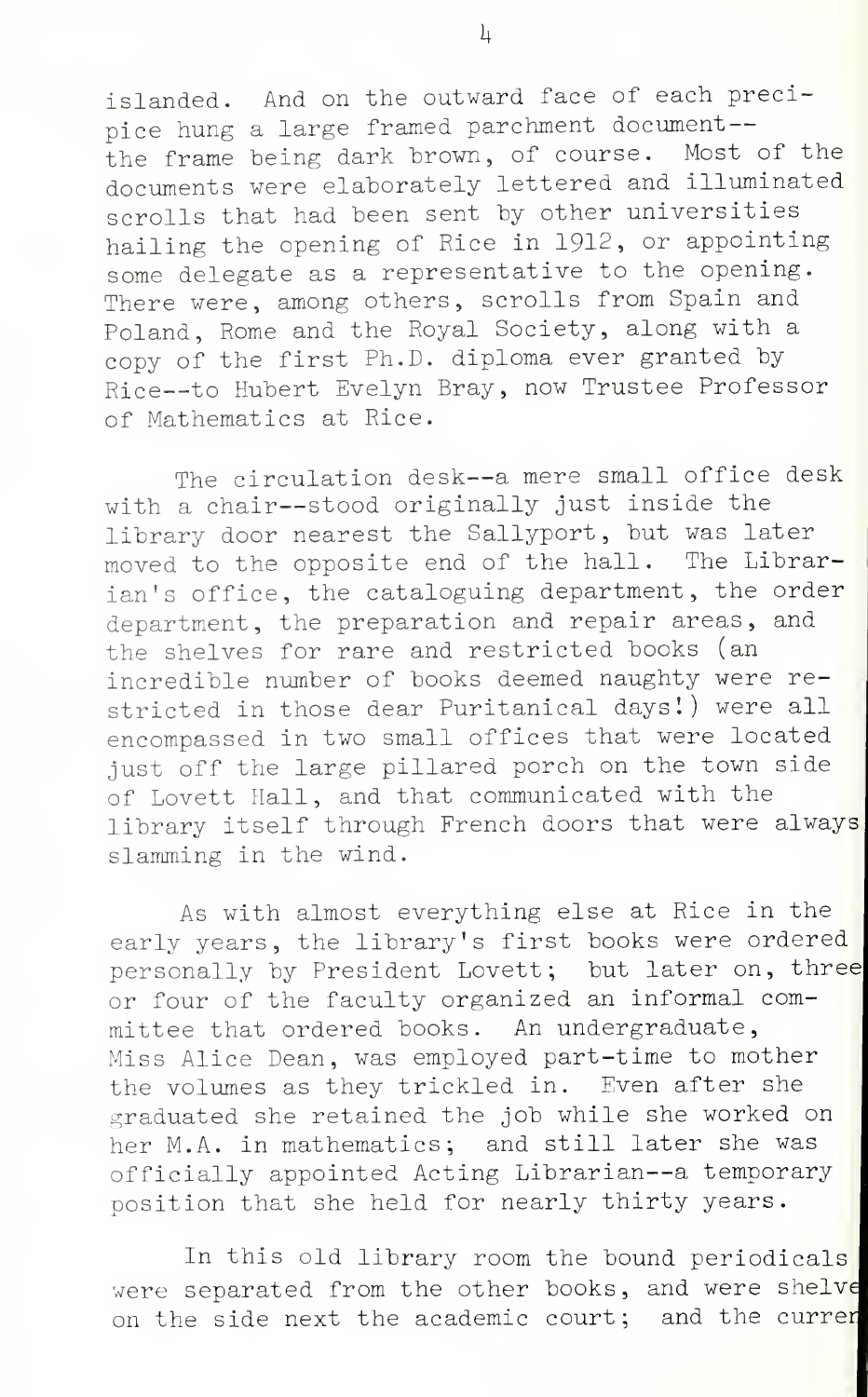periodicals and newspapers were kept in the alcove at the north end of the building, in front of a andsomely ornate fireplace (still to be seen in the 'hancellor's office) that, so far as living memory ces, never contained a fire. Dictionaries, encylopedias, and other reference works rested nearby. bound volumes of science periodicals accumulated o fast that they were shortly banished to another 'oom (also dark and imposing) in the Physics Buildng. This room, which was kept locked to all but I few chosen scientists, lay right across the width of the building at the end of the short corridor ust to your left as you enter the main door of the hysics Building.

As time passed, and books accumulated, more and ore space was filled in the main library hall. The ables and chairs were moved out of most of the Icoves, and replaced by new wooden bookcases, jerryuilt but substantial (and stained dark). Eventually he room grew inconceivably crowded, so that readers ould hardly wind their way among the shelves, and t had a sad, cluttered look that ruined the old mpressiveness. Of course, all this was of minor onsequence, since the library was occupying only emporary quarters anyhow--a matter of some thirtyive years.

Until the early 1920's the area now occupied by the Registrar's establishment was another avernous hall, empty except for big square sustain-.ng pillars and some scattered tables and chairs. It was the men's alleged study-hall. But the men vere summarily turned out, and the space given over to the expanding library. About a third of the area (along the wall next to the cloister) was reserved for study tables and an aisle, and the other two-thirds for bookcases (metal at last) with, for the most part, volumes on history. The private office now occupied by the Registrar did not exist; but at that spot a space was reserved for librarians to work. It was separated from the table-area by a breast-high counter.

5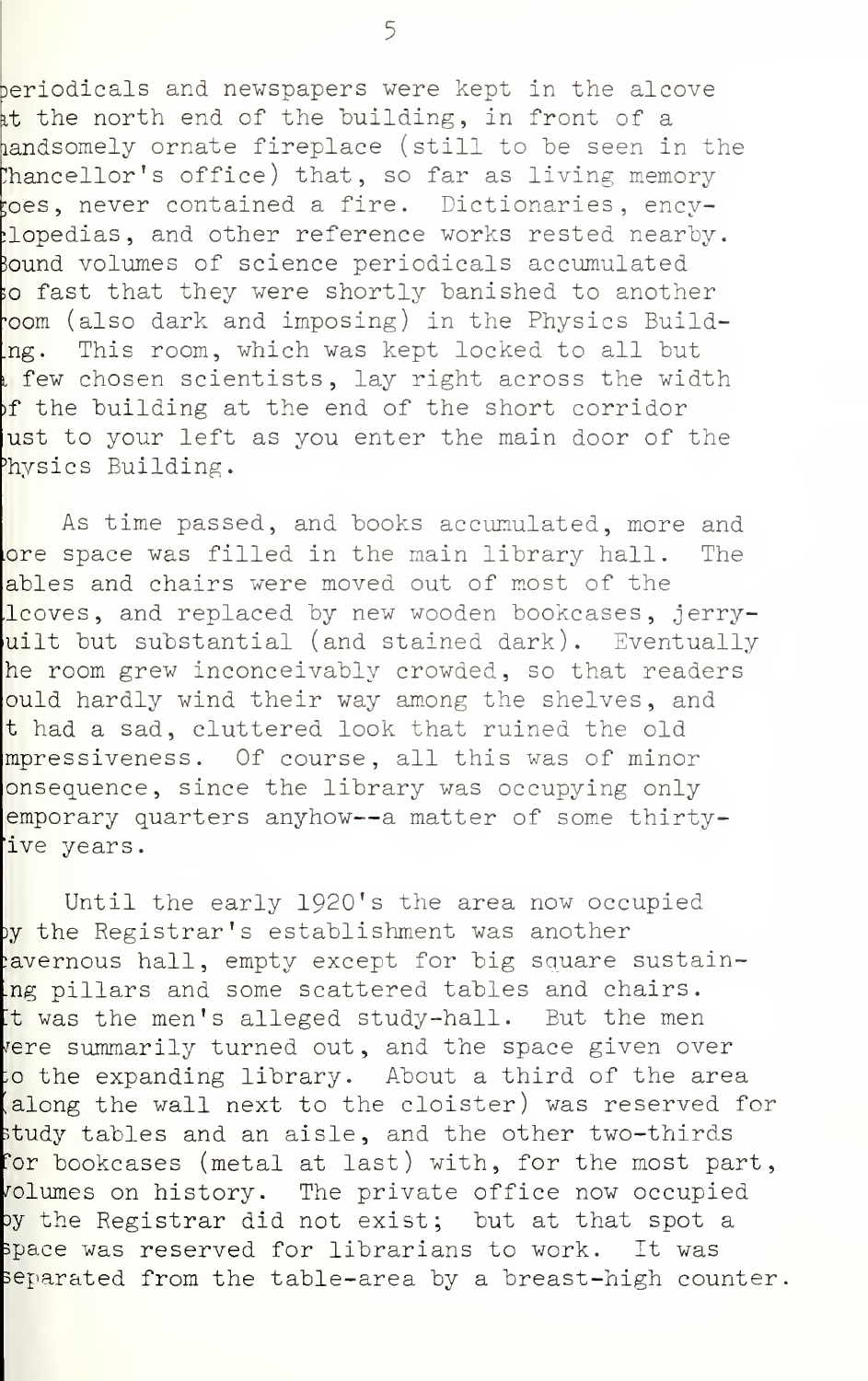Here book-repairing and minor book-binding were done, and books were checked out to users. Not long after this new room was incorporated into the library demesne, a classroom that filled the area now occupied by the Admissions Office was commandeered for still more history books, with another breast-high service counter just to the left of the entrance, and a further ex pansion of book-repairing facilities.

At this point it may be worth mentioning that the library chased students out and closed its doors promptly at five o'clock every afternoon. For a while in the 1920 's an experiment of keeping the library open in the evenings was tried. A graduate student (man, of course, since no girl was supposed to be caught on the campus after six o'clock) unlocked a library door after seven o'clock, and presided over the library till ten o'clock. But, maybe because no girls were allowed, only a few select souls especially eager for knowledge (or about to flunk out) ever patronized the library in the evenings. Furthermore, a few books disappeared, and, worst of all, students wandering through the almost deserted building got into some sacrosanct places (even the President's office) where they did not belong. Therefore the experiment was called a failure, and the library was closed again at five o'clock.

From the first floor of Lovett Hall, the library's next step was downward. Some carpenters, whose shop was just below the present Registrar's offices, were rousted out, and the overflowing collection of bound periodicals was shelved here. Soon afterward, the part of the basement (hitherto a storeroom) under the cashier's wing of Lovett Hall was taken over by the all-devouring periodicals. There was nothing elegant about these basement stacks. The metal shelves were crowded together, the few tables and chairs were battlescarred, dirt from the ground-level open windows sifted in, the light was poor, the plaster walls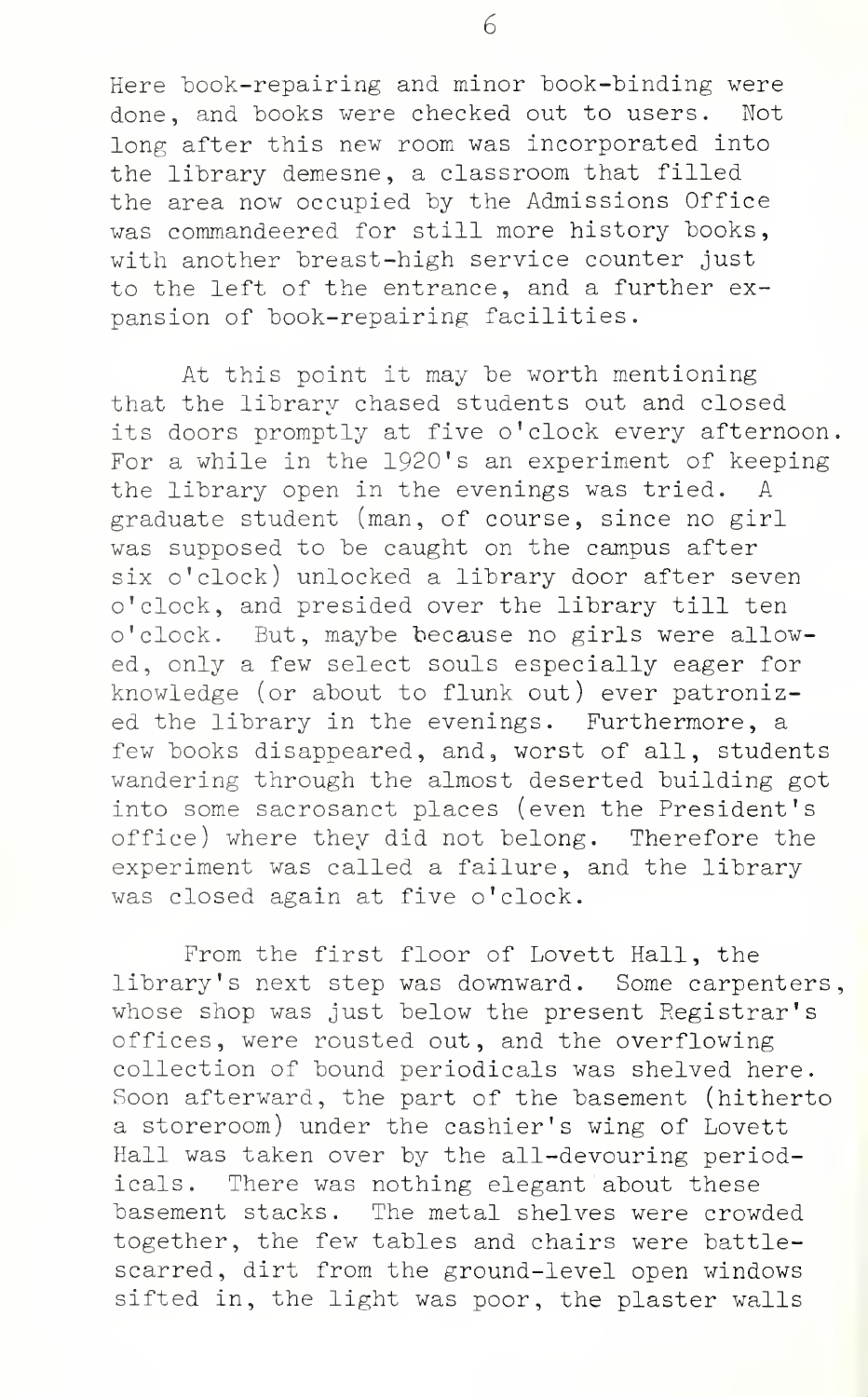ere bare and flaky, the floor was cement, and floodng of the floor was not uncommon when something went rong with an ancient sump pump.

Meanwhile, the late 1920's, the Chemistry Buildng had been constructed. Immediately the library ook advantage of the new situation. Books on art nd architecture were shunted over to a former classoom adjoining the quarters of the Architecture epartment (which had been moved from the Physics uilding to the Chemistry Building); and a major ranch of the library, consisting of books and periodcals in chemistry and technology, was established n the second floor of the wing nearest the present iology Building. This room, with books around the alls, large windows on both sides, a wide space for tudy tables in the center, and light-colored (even <sup>f</sup> not very handsome) furniture managed, unbelievable, o look something like what a library should be: a **ell-lighted functional area with good working space** nd books ready at hand.

The very last resort of the expanding library as to take over a classroom that then existed just o the right of the main entrance as you enter the hysics Building. The back half of this room was aged off with hardware cloth, and two floor levels ere installed behind this screen. A narrow little ompanionway connected the two levels. The front alf of the room was occupied by a clutter of studyables, chairs, and small desk for the student ibrarian who supervised the place. Books in biology nd medicine were stored here. To tell the truth, his establishment, with its wire cage, its narrow tairway, its entire makeshift appearance, was pretty atty looking.

The coming of World War II slowed the library's rowth; but when the war ended and growth resumed, ne question dominated all others on the campus: here was the library to expand next? Most people hought that there simply wasn't any other place for t to go. Not even Miss Dean's resourcefulness and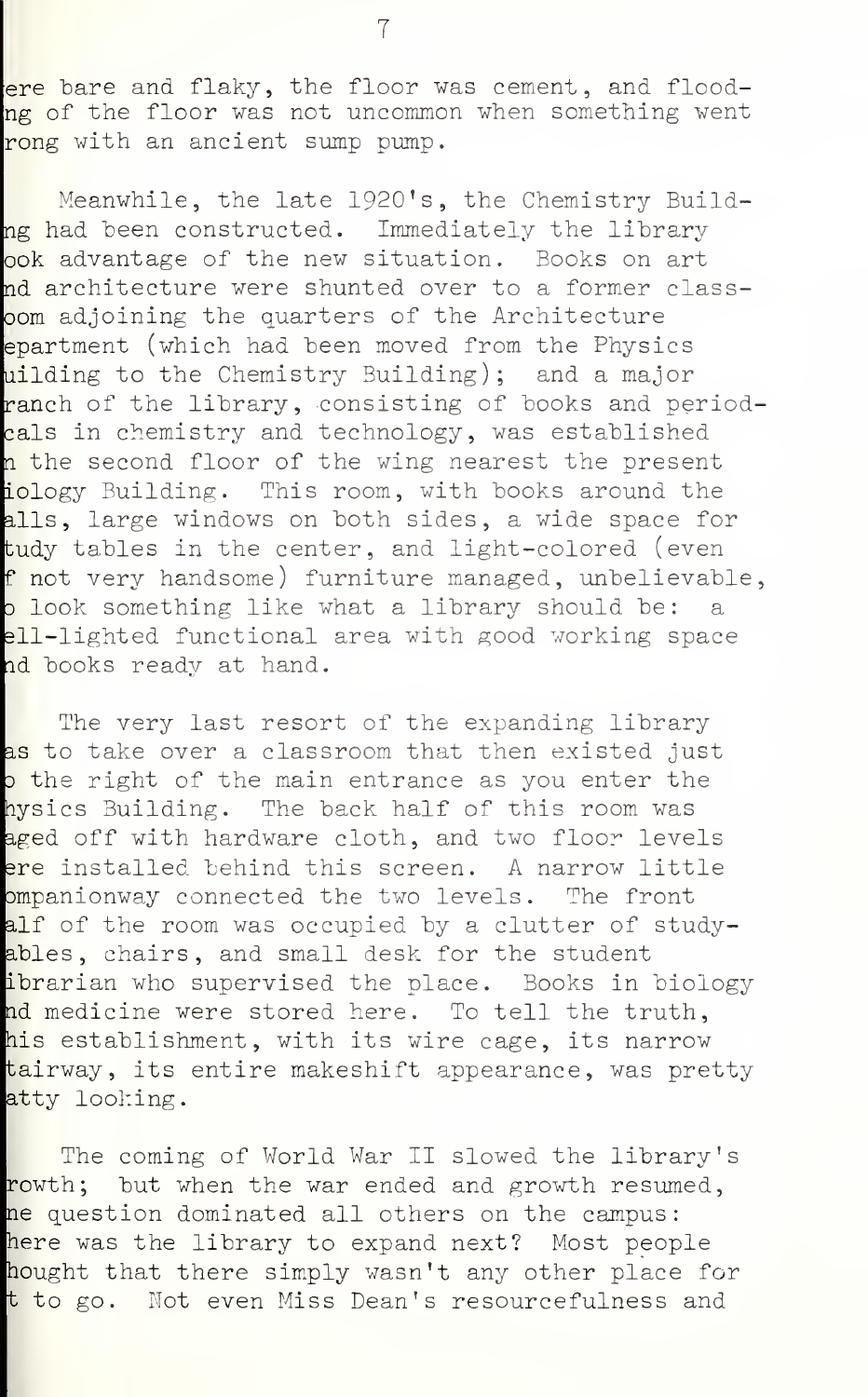imagination could create library rooms out of nothing, or find vacant areas in old buildings already bursting at the joints with the post-war influx of students.

But then, almost as in a T-V melodrama, with the U.S. Cavalry galloping on scene in the nick of time, rescuers appeared. A new and vigorous President was appointed; new faces appeared on the aging Board of Trustees; and Mrs. Fondren came forward with a royal gift of a million dollars earmarked especially for a library. In 1949 the new great library building, its ground floor larger than a football field, was finished and ready for the takeover; books were gathered in from all the dark halls, dank basements, converted classrooms, and wire cages; and the present Fondren Library began its active existence.

George Williams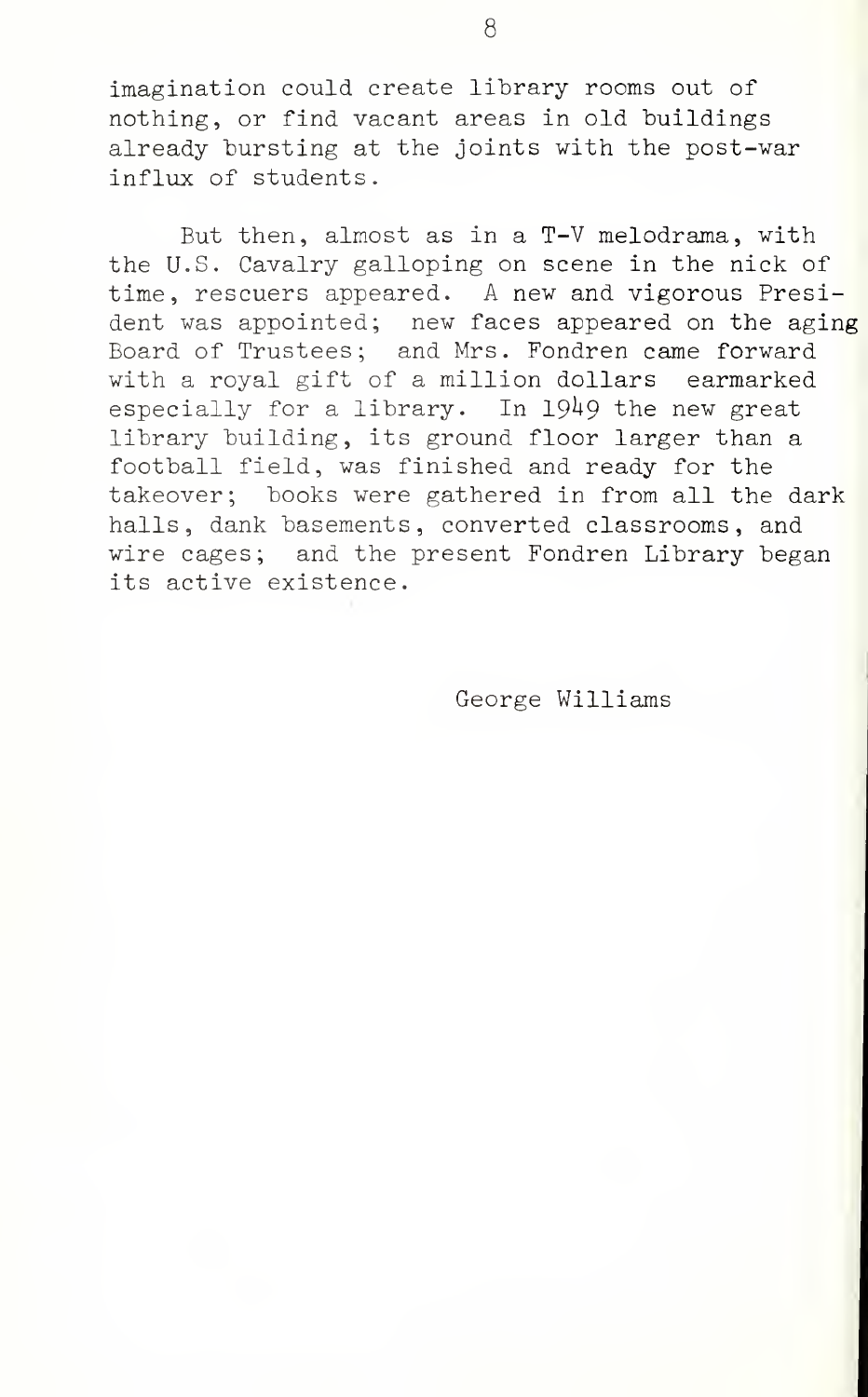**MEMORTALS** 

In Memory Of

Dr. George Adam

Paul Alweis

Forrest Lee Andrews

Mrs. Ruth Aucoin

Tom Ball

Mrs. Erwin Barrow, Jr.

Mrs. Dupuy Bateman

David Quentin Bates

Mrs. Jack Baughman

Mrs. Conrad Bering

Catherine Dutton Binyon

Mrs. Lucile Davis Bloomfield B. M. Bloomfield James M. Boyles J. S. Bracewell

#### Donor

Mr. & Mrs. Dan M. Moody Mr.&Mrs. A. Ross Rommel

Mr. & Mrs. Raymond D. Brochstein

Gen&Mrs. William C. Chase Mr.&Mrs. Albert Bel Fay Mrs. Preston Moore

Mr.&Mrs. Robert V. Turner

Mr .&Mrs .Louis Kestenberg

Dr.&Mrs. Jos. E. Gardner

Miss Mary F. Fuller

Mr. &Mrs. Dan M. Moody

Mr. & Mrs. Charles W. Hamilton Mr. & Mrs. George G. Williams

Mr.&Mrs. Jos. F. Meyer, III

Mrs. Dudley C. Jarvis Mr.&Mrs. Paul H. Aves

Mrs . Preston Moore

Mr.&Mrs. George R. Brown Mr.&Mrs. Dan M. Moody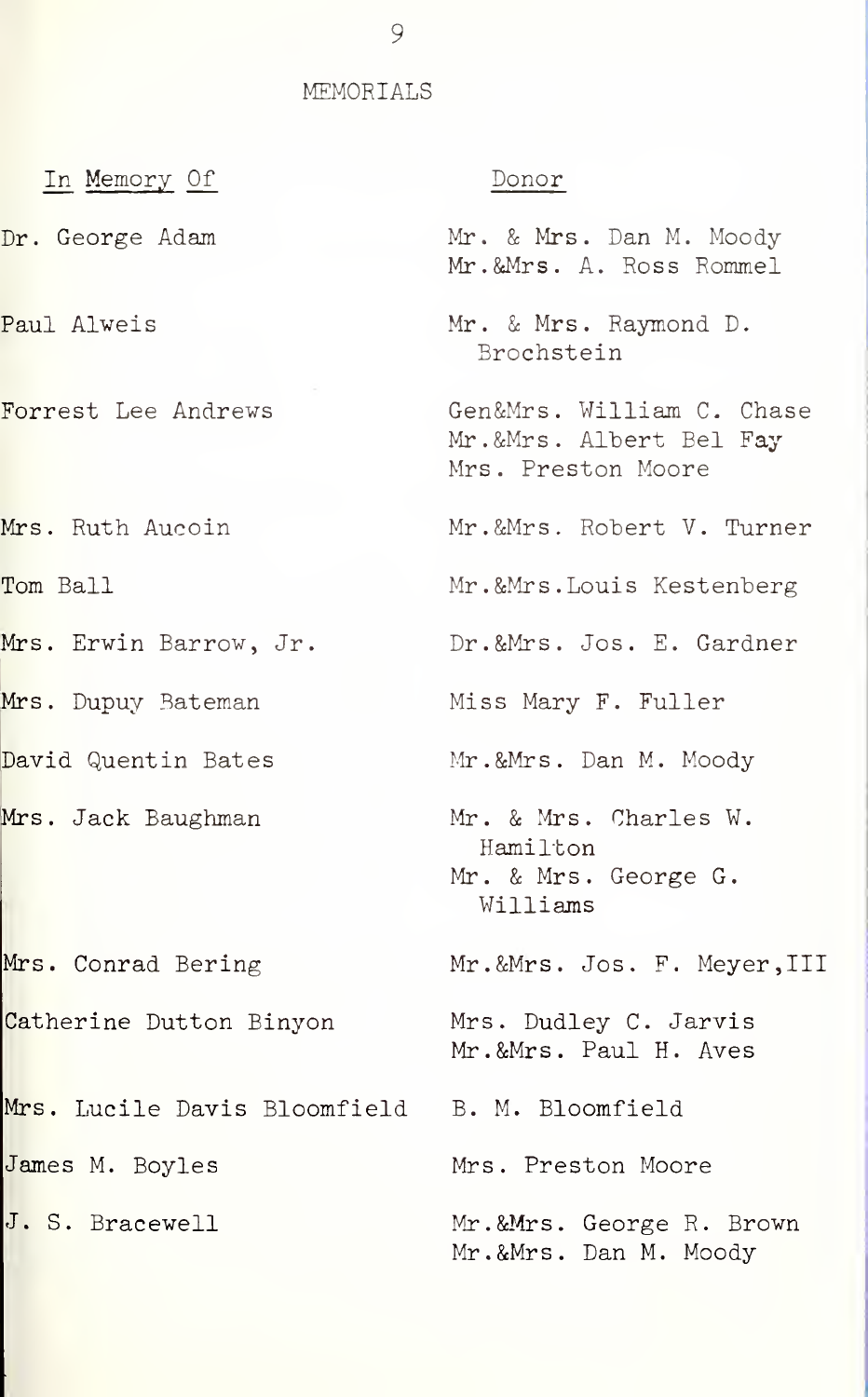In memory of K. T. Brown Mrs. Mary Jo Inkley Bubar – Mrs. Helen Clarke Earl Mrs. Thad Buckner Raymond B. Caddou David Caldwell Mrs. Fred E. Campbell Beatrice Harrison Capt.Ronald Canter USAF Mr. & Mrs. Eldon L.Daunoy<mark>l</mark> Mrs. A. S. Cleveland Mrs. Annie M. Colley Boyd T. Collier Robert E. Cowan, Sr Ruth Daugherty Mrs. Emma Smith Davis Frank Everett Denman Jack C. Dionne S. H. Dunlap Christopher Ebert Mrs. E. F. Fellows Donor Mrs, Preston Moore Mr.&Mrs. John H. Meyers Mr. &Mrs. F.J. Ragley, Jr. Mrs. Arthur Boice Bill Condon Mr.&Mrs. Oscar W. Harigel Mrs. Preston Moore Mr. & Mrs. A. Lawrence Lennie Mr.& Mrs. Sam E. Dunnam Mr. & Mrs. A. Lawrence Lennie Mr.&Mrs. Louis Kestenberg Miss Sarah Lane B. M. Bloomfield Mimi G. Cohen Tom Daley Dr. Hugh C. Welsh Mrs. Vance M. Morton Mr.&Mrs. Eldon L. Daunoy Mr. & Mrs. Willoughby Williams

10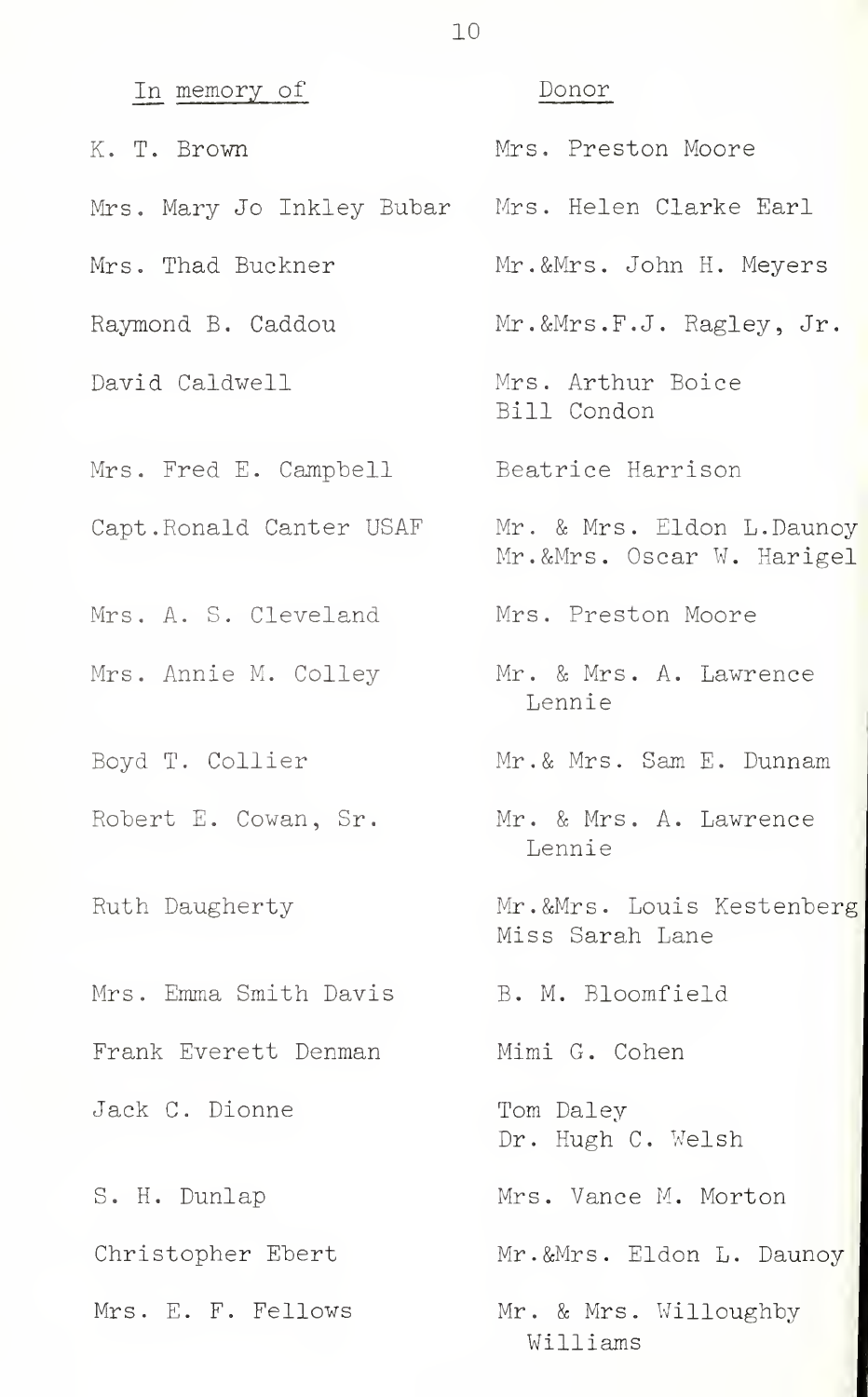## In memory of

eter O. Fleet harles Darwin Foster rederick A. Frank rs. Henry G. Gardiner . Phil Gemmer

rs. William K. Grace rs. Bert Gray saac Grover Grundy

rs. H. L. Gudenrath

be Ed Hamner

. R. Hobson

rs. R. Wright Hodges

aylah Holcomb ames Melton Hutchins

rs. Francis C. Johnson

Ralph A. Anderson, Jr. Mercer T. Ingram Mr. &Mrs. George T. Barrow Dr.&Mrs.George V. Miller Mr. & Mrs. Paul W. Chandler, Jr. Mr. &Mrs. Hugh M. Stewart J. E. Niland Mr. & Mrs. Augustus W. Crawford Mr. & Mrs. James L. Bayless Mr. & Mrs. William R. Long Ed Sacks Co. Mr. &Mrs. Dan M. Moody Mr. & Mrs. George B. Kitchel Mr. & Mrs. Alvin **Zverneman** Mary L. Keever Mr. &Mrs. E. E. Sheffield rs. Cathy Vaurhan Jaschke Mr.&Mrs. Wendel D. Ley Faculty Women's Club

Frank Power, Jr.

## Donor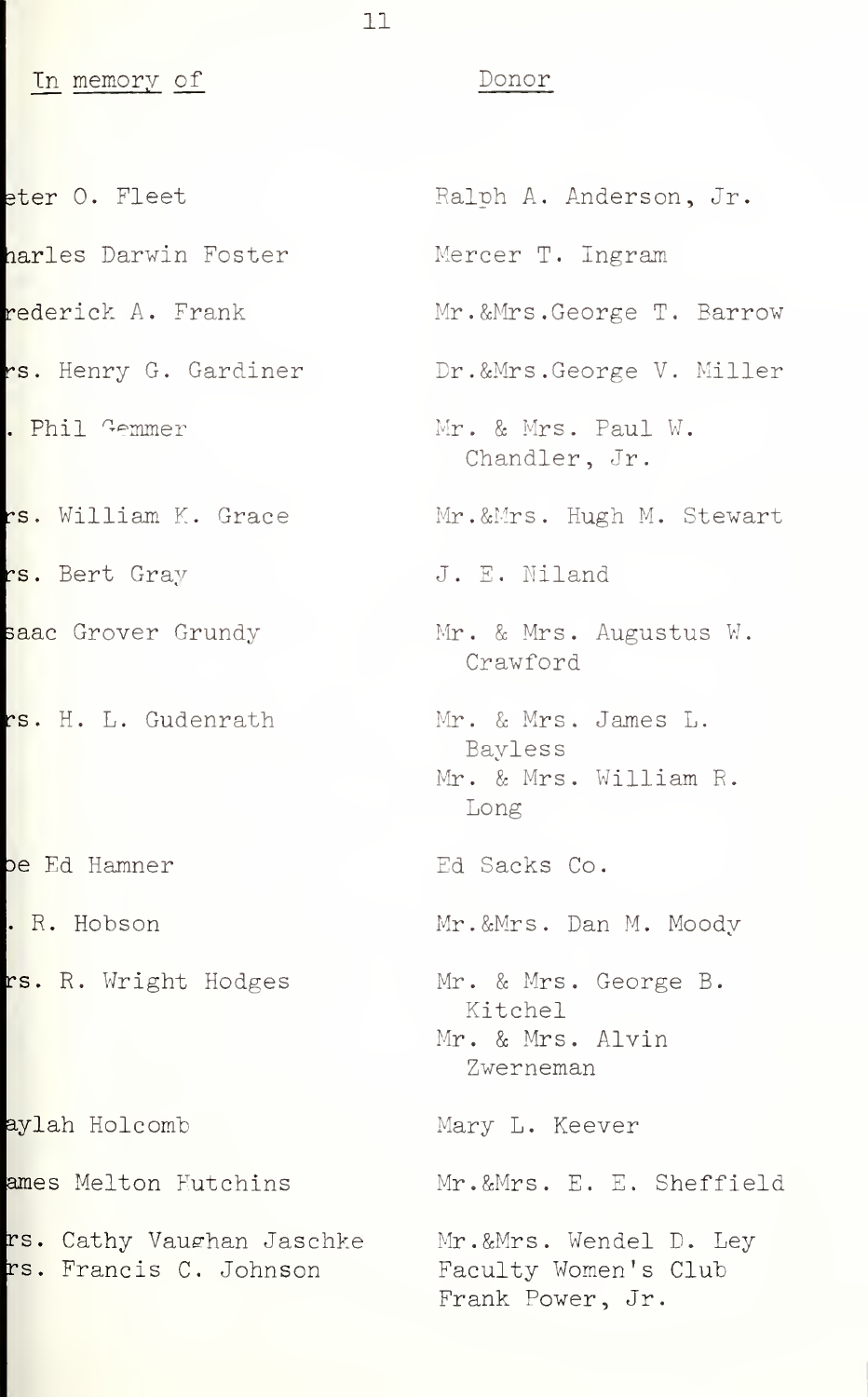| In memory of                             | Donor                                                                                                                                                                                               |
|------------------------------------------|-----------------------------------------------------------------------------------------------------------------------------------------------------------------------------------------------------|
|                                          | Lt. Col. Arthur H. Jungman Mr. &Mrs. J. Frank Jungman<br>Mr. & Mrs. Y. Frank Jungman<br>Mr. &Mrs. Robert P. Jungman<br>Mr. &Mrs. Fred J. Stancliff                                                  |
|                                          | Mrs. Frederick Peter Kalb Gen. & Mrs. Wm. C. Chase                                                                                                                                                  |
| George L. Keever                         | Mary L. Keever                                                                                                                                                                                      |
| J. M. Kilgore                            | Mr. &Mrs. George R. Brown                                                                                                                                                                           |
| Albert M. Kimbro                         | Mrs. Hubert G. Fonville                                                                                                                                                                             |
| T. L. (Dick) Lewis                       | Mr. &Mrs. George Schneider<br>Mrs. W. M. Strozier                                                                                                                                                   |
| Mrs. William Mac Lingo Mrs. Arthur Boice |                                                                                                                                                                                                     |
| Mary Morris MacLaughlin                  | Pender Turnbull                                                                                                                                                                                     |
| John N. Meyer                            | Mr. & Mrs. M. Arthur Kotch                                                                                                                                                                          |
| Charles Augustus Morgan                  | Mercer T. Ingram<br>Mrs. Annie Dulaney                                                                                                                                                              |
| Julian Rhodes Muench                     | Dept. Heads & Executives<br>of the Research Labs,<br>General Motors Corp.<br>David L. Fry<br>Mr. & Mrs. Sidney S.<br>McClendon, III<br>Members of the Physics De<br>General Motors Research<br>Labs |
| William W. Murphy                        | Mr. &Mrs. Geo. W. Clevelar<br>Miss Barbara Cleveland<br>Mr. &Mrs. Wendel D. Ley                                                                                                                     |
| Homer A. Noble                           | Mr. & Mrs. Ludwig M.H. Vre                                                                                                                                                                          |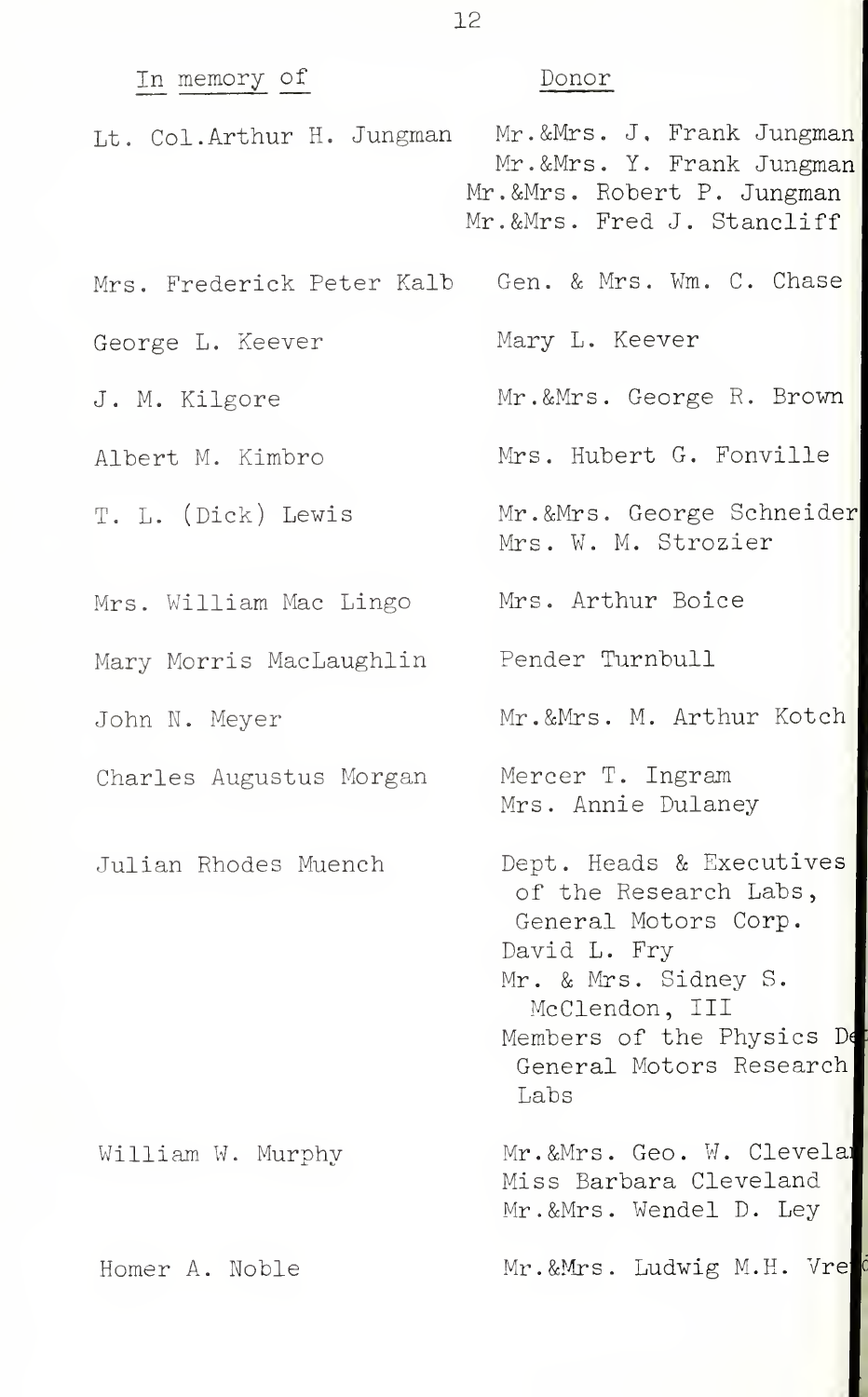In memory of r. McDonald Orman rs. W. A. Phillips r. Christian Poppelbaum uckner Posey rs. Marshall Ramsdell rs. Clara Carter Roos elvin Rouff scar A. Sabom rs. Gertrude Satterfield Rush H. Record family arl A. Schmidt rs. Hada Leiser Segal obert B. Selig rs. Walter B. Sharp rs. Arthur Lee Simpson . Willis Slaughter aylord Stickle rs. John T. Stough Donor Beatrice Harrison Mr. & Mrs. Willoughby C. Williams Mr.&Mrs. Calvin M. Class Faculty&staff of Frank M. Black Junior High School Dr. & Mrs. Geo. V. Miller Mr.&Mrs. Jos. R. Russell Mr.&Mrs. Chas. W. Hamilton Mr.&Mrs. Chas. W. Hamilton Charles Tapley Mr. & Mrs. Magruder Wingfield, Jr. Mrs. John Campbell Mr.&Mrs. J.W. Link, Jr. Mrs. Preston Moore John McCully Elysee Peayy Joy Wilson Mr.&Mrs. Bill Hilliard Mrs. Harry Hilliard Dr.&Mrs. Geo. V. Miller Mr.&Mrs. Carroll Camden Mrs. Mabel C. Moore

13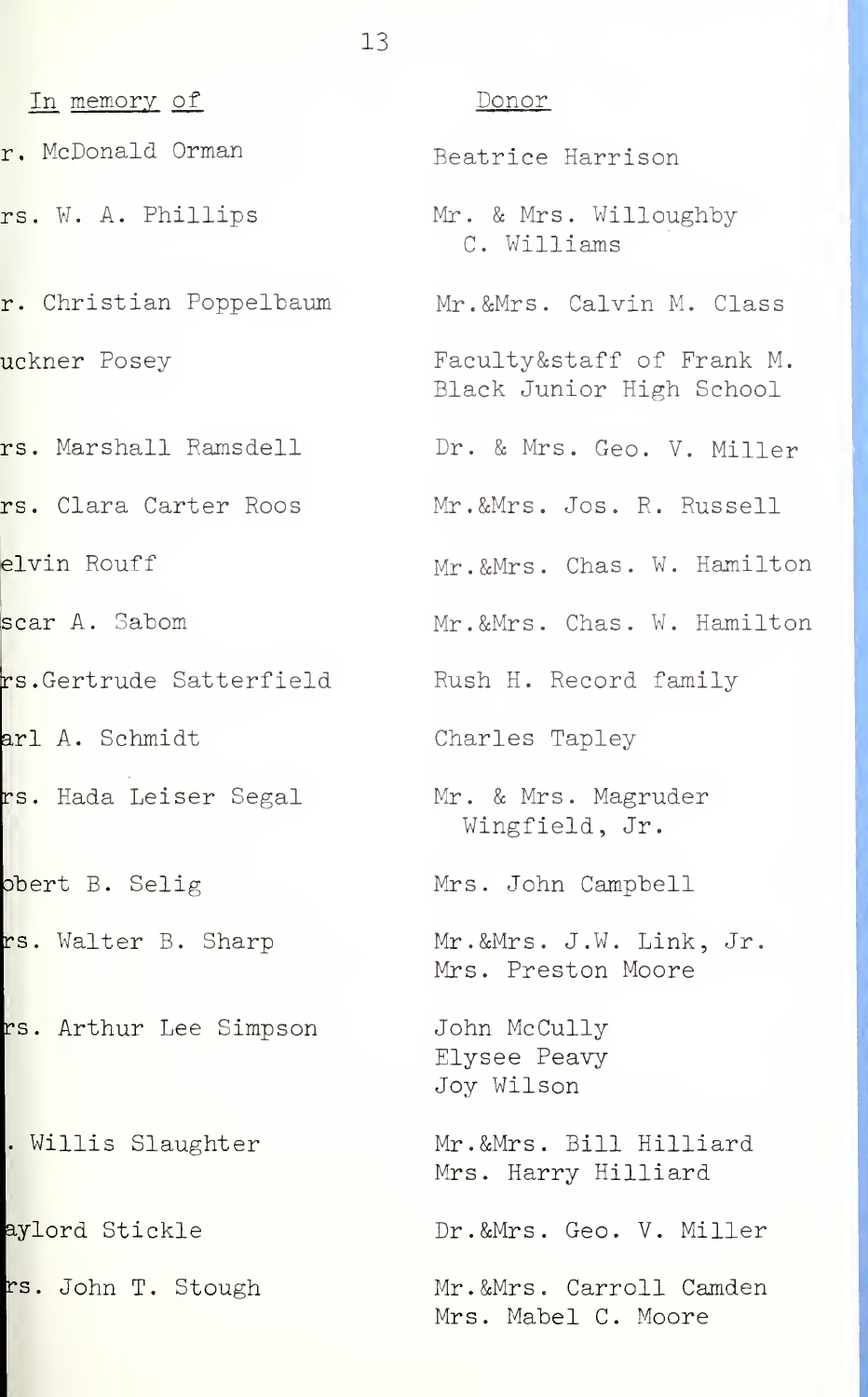| 14                                                  |                                                                                                                                                                 |
|-----------------------------------------------------|-----------------------------------------------------------------------------------------------------------------------------------------------------------------|
| In memory of                                        | Donor                                                                                                                                                           |
| Mrs. A. V. Talley                                   | Essex Corporation                                                                                                                                               |
| Mrs. J. H. Tallichet                                | Mr. & Mrs. Sam E. Dunnal<br>Mr. & Mrs. E. Joe Shime<br>Mr. & Mrs. Hugh M. Stew                                                                                  |
| Mrs. Henry J. N. Taub                               | Mr. & Mrs. George R. Br<br>Mr. & Mrs. Alfred C.<br>Glassell, Jr.<br>Mr. & Mrs. Charles W.<br>Hamilton                                                           |
| Mrs. J. Lewis Thompson, Sr. Mr. & Mrs. J.W. Link, J | Mrs. Preston Moore                                                                                                                                              |
| John R. Traylor                                     | Mrs. Emma B. Neblett                                                                                                                                            |
| Mrs. John V.Van de Mark                             | Natalie Norton Daspit<br>Mrs. Claude William Hea<br>Mrs. Vance M. Morton<br>Rev. & Mrs. James P.<br>Morton<br>Mr. & Mrs. F. L. Scott<br>Mrs. William Ward Watki |
| Dr. Stewart A. Wallace                              | Dr.&Mrs. George V. Mill                                                                                                                                         |
| A. B. Walling                                       | Mrs. Preston Moore<br>Mr. &Mrs. Preston Moore,                                                                                                                  |
| William C. Walther                                  | Mr. & Mrs. George R. Br<br>Mr. & Mrs. J. E. Lowe<br>Mr. & Mrs. James L.<br>Whitcome                                                                             |
| William Ward Watkin                                 | Caswell P. Ellis, Jr.                                                                                                                                           |
| Helen Weinberg                                      | Mr. & Mrs. Louis<br>Kestenberg                                                                                                                                  |
| Mrs. Frank M. West                                  | Mrs. Vance M. Morton                                                                                                                                            |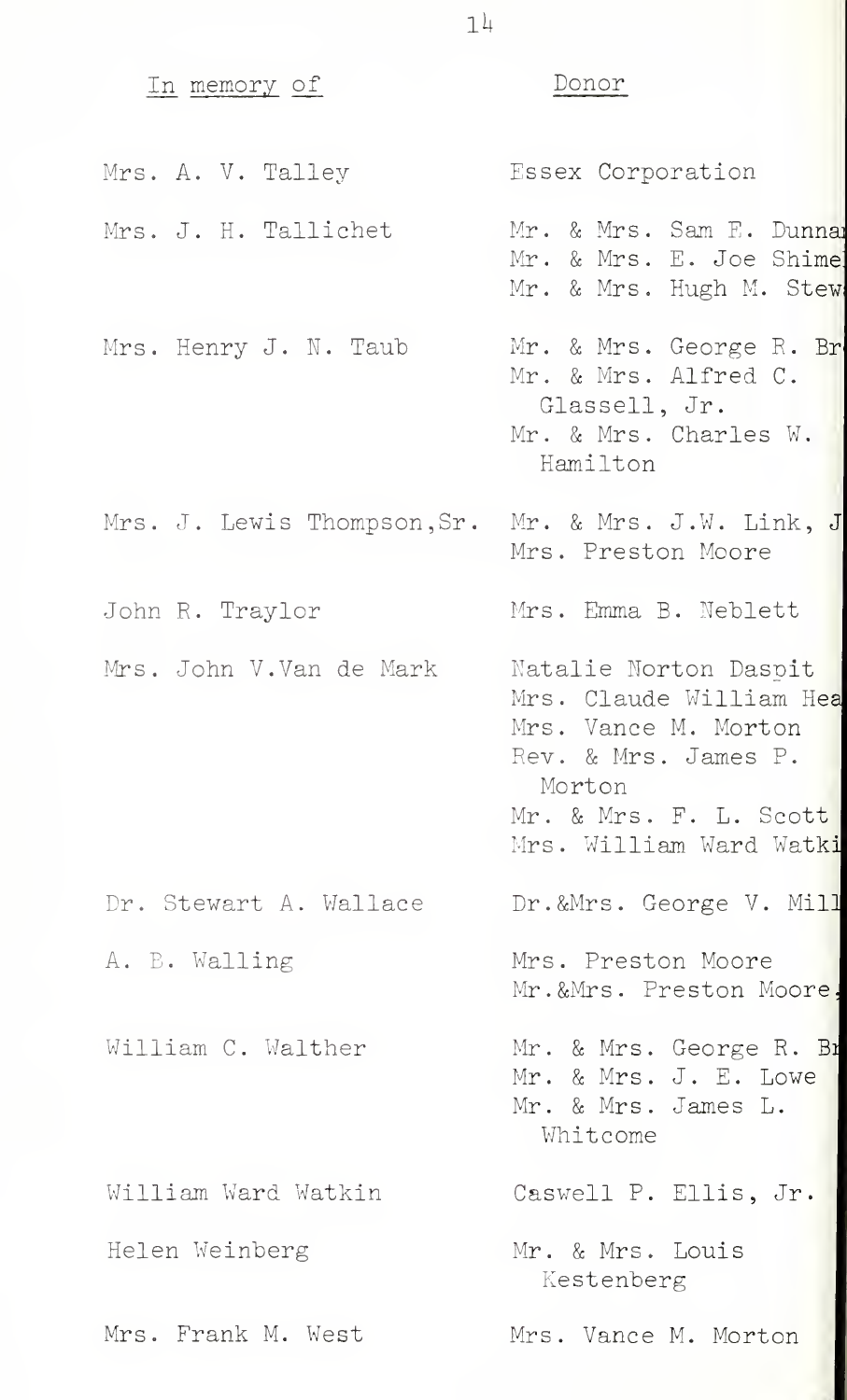| In memory of          | Doner                                                                   |
|-----------------------|-------------------------------------------------------------------------|
| s. Mary Ruth Winslett | Wayne H. Clouse<br>Mr. & Mrs. J.T. Rather, Jr.<br>Mr. & Mrs. E. L. Vogt |
| s. Carlton E. Wolters | Mr. & Mrs. Wendel D. Ley<br>Dr. & Mrs. George B. Miller                 |

In honor of Donor

eorge S. Cohen Mrs. Ida Arsht Mr. & Mrs. Isaac Brochstein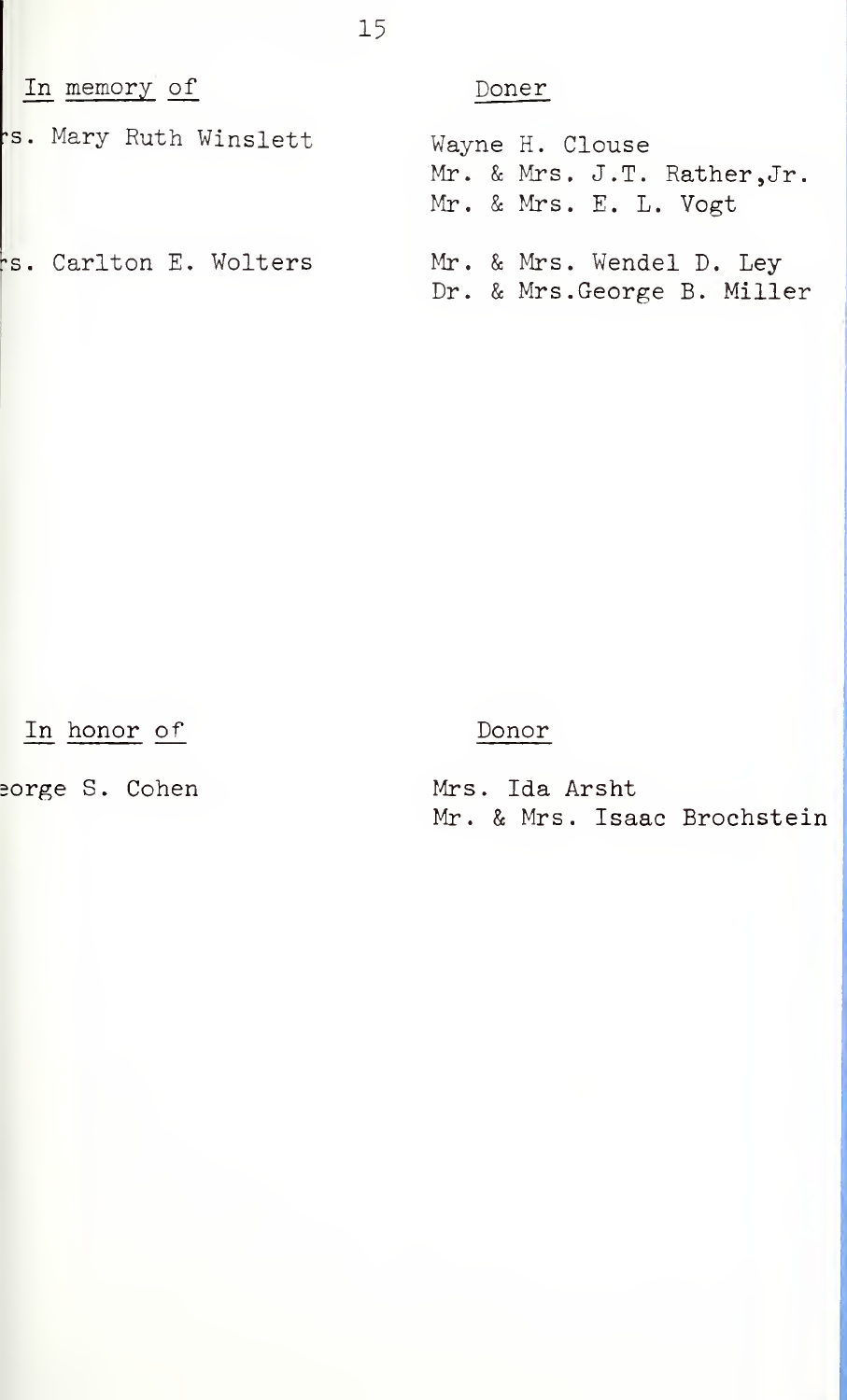## FRIENDS OF THE FONDREN LIBRARY

#### AT THE RICE UNIVERSITY

President, Mrs. Edward W. Kelley Vice-President Membership Secretary, Mrs. Charles W. Hamilton Recording Secretary, Mrs. Raymond Cook Treasurer, Charles W. Hamilton

BOARD OF DIRECTORS

John H. Auten Beatrice Harrison Mrs. Ralph D. Looney W. L. McKinnon Frank E. Vandiver

Edward Norbeck, Editor, THE FLYLEAF Raemond Craig, Publication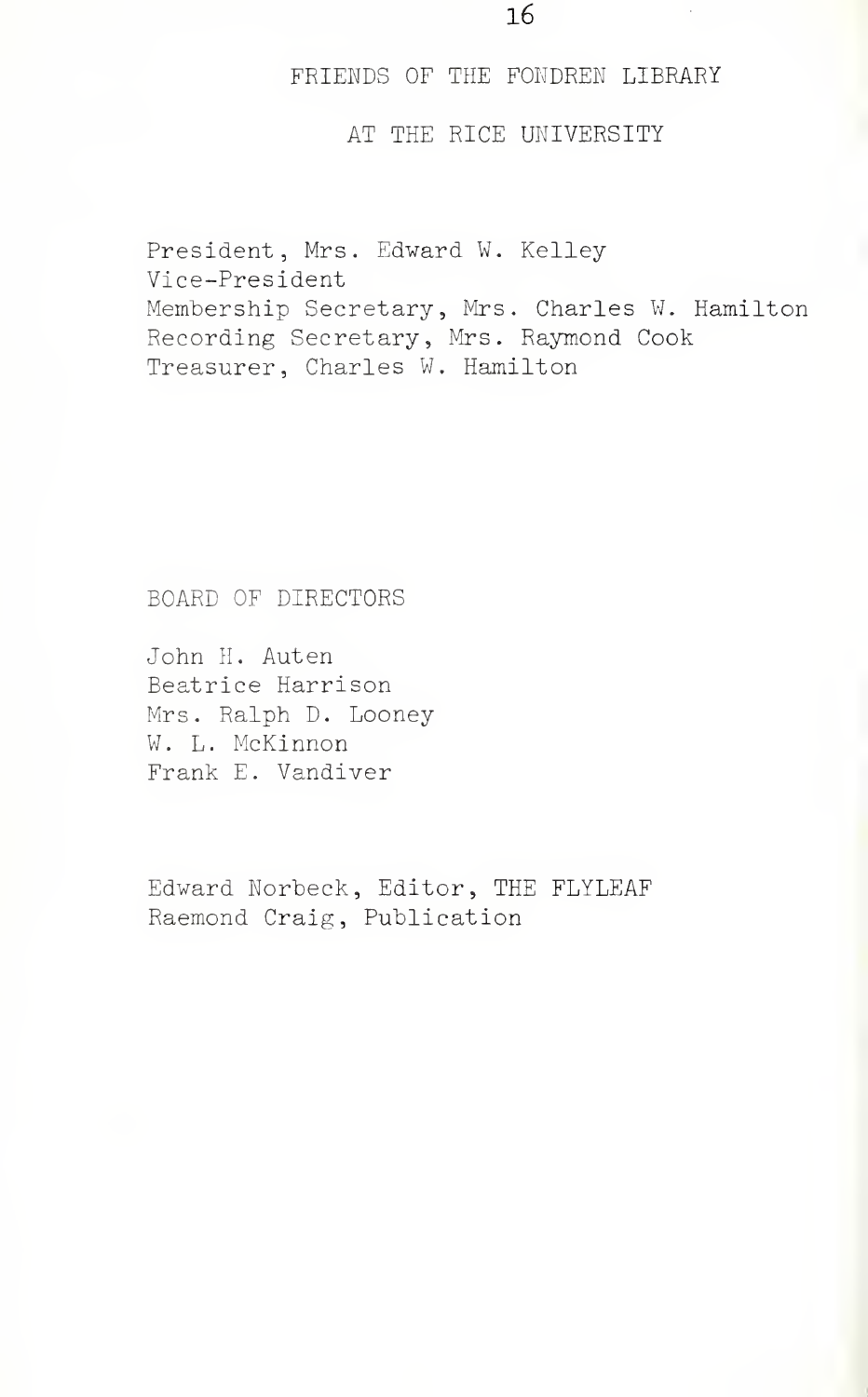